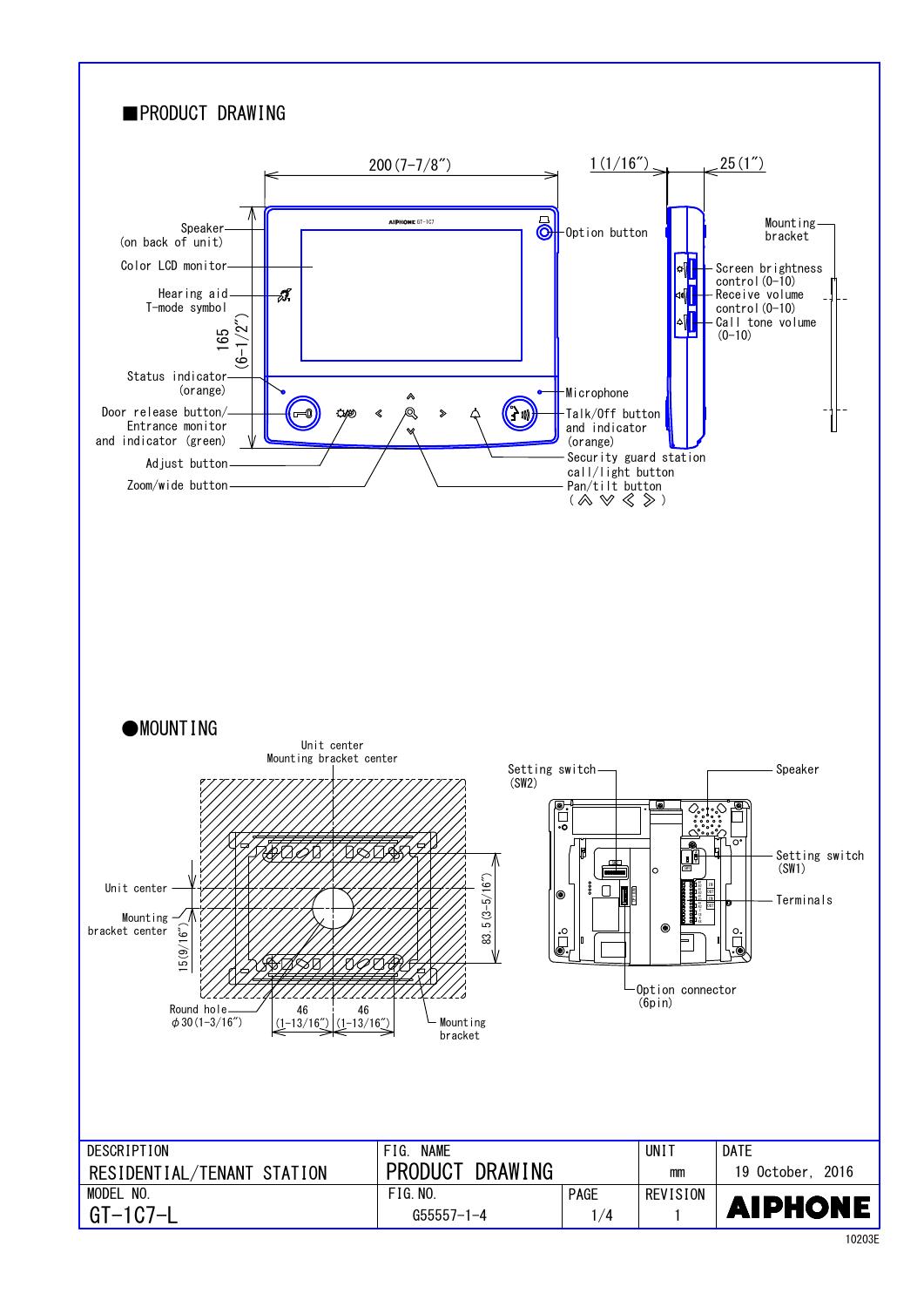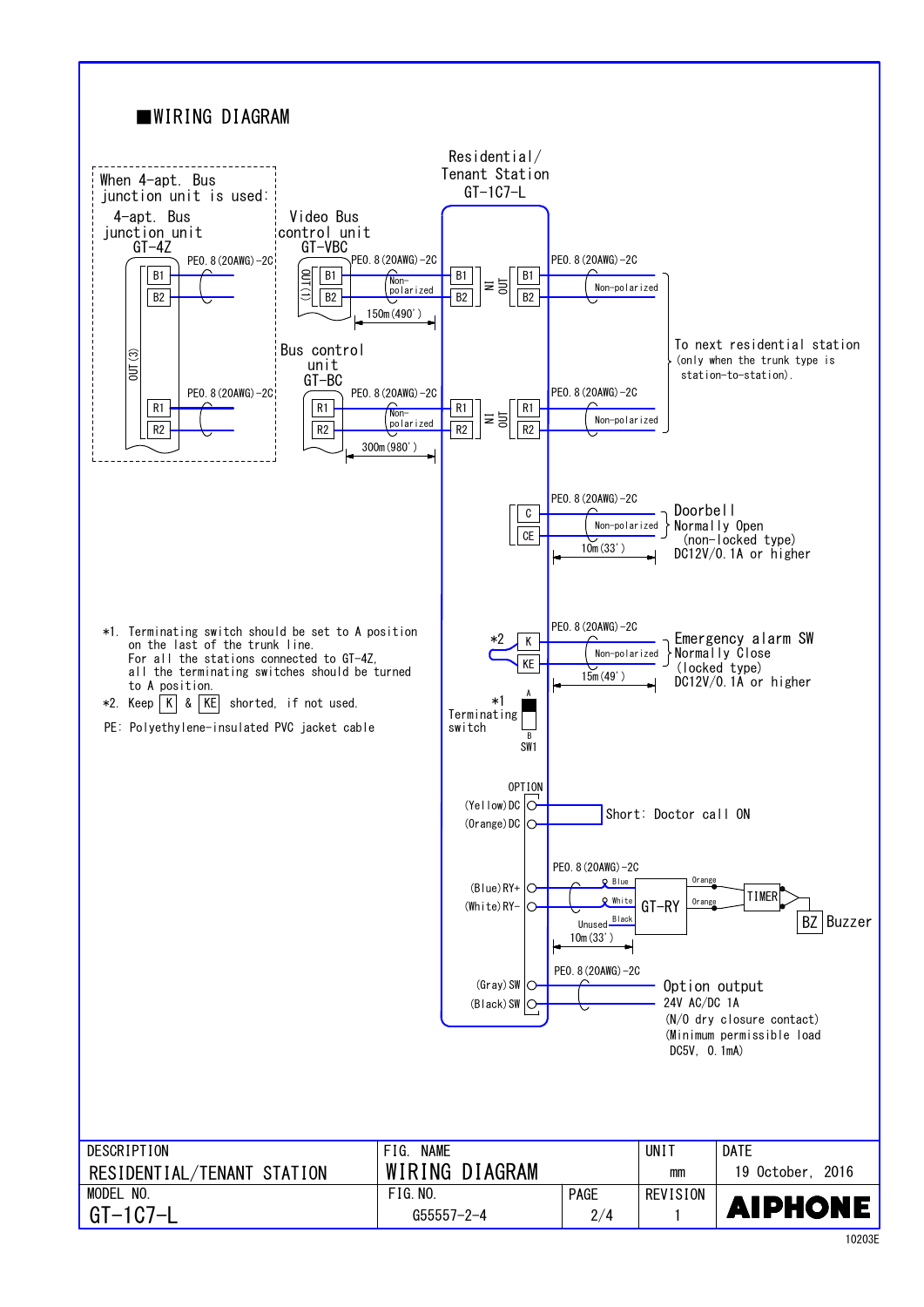### ■RESTRICTIONS

- Use only with GT-DMA or GT-DMVA entrance stations, or with GT-VAA camera module. ●
- Smooth voice switching for auto voice actuation system may be hindered by talking voice strength or ambient noise, etc.
- to 12") from the front of the unit. ● Hands-free communication with T-mode hearing aid is effective up to 20 to 30cm (7-7/8"
- The magnetic field of T-mode hearing aid coil may pass through thin walls.
- Up to 4 Residential/tenant stations can be registered per one room number. Only the following combinations of master stations are possible:
	- GT-1C7-L  $\times$  1 + GT-1A or GT-1D  $\times$  Max. 3.
- The mounting location shoud be more than 20cm  $(7-7/8)$  away from other electronic cordless telephone, etc. equipment, for example AC units, floor heating controller, wireless router or
- The mounting location shoud be more than 1m (3.3') away from radio or TV sets.

#### **EXPENSIVE CONSTRUCTIONS ON WIRING**

● For wiring, it is recommended to use a single PVC jacketed cable with PE(polyethylene) insulation.

The following cables cannot be used;  $\sum_{n=0}^{\infty}$  on  $\sum_{n=0}^{\infty}$  on  $\sum_{n=0}^{\infty}$ 

- Individual conductors
- ・ Coaxial cable ●
- ・ Twisted pair cable ●
- Cable with conductors in odd number
- Keep the intercom wires more than 30cm (12″) away from AC power lines, as they may cause noise or other malfunctions. When using an existing cable run, the system may not work properly due to the type of the existing cables. In that case, it will be necessary to install new cables.
- Unused connector lead wire should be cut and insulated.

#### ■FUNCTIONS

- by pressing the TALK button. ● Receive calls from entrance stations and security guard stations enable communication
- Call security guard stations, 2-way communication. ●
- Activate door release by pressing the Door release button (while receiving a call from or communicating with an Entrance station).
- Light control available when receiving a call from an Entrance station
- Receive calls from an optional doorbell. ●
- transfer is made to Security guard station.) Receiving Emergency alarm from optional external devices. (Emergency call tone sounds and ●
- Communication/monitor with T-mode accommodating hearing aid.
- TALK indicator lights up in orange while speaking. ●
- Backlight compensation by pressing ADJUST button while monitor is on. (Low light compensation at night. Distinguishing between day and night is automatically done by the entrance station.)
- ZOOM & WIDE camera control by pressing ZOOM & WIDE button while monitor is on.
- Pan/Tilt camera control in Zoom mode. ●
- Monitoring audio/video of entrance station by pressing Door release button at standby, timed out in 30 sec.
- Push-to-talk button for approx. 2 sec. to switch to push-to-talk mode.
- When call tone volume is set 0, status indicator will flash. ●
- Option button: Controls external device such as entrance light.

| DESCRIPTION                | <b>NAME</b><br>FIG.    |             | UNI      | <b>DATE</b>         |
|----------------------------|------------------------|-------------|----------|---------------------|
| RESIDENTIAL/TENANT STATION | RESTRICTIONS/FUNCTIONS |             | mm       | 2016<br>19 October. |
| <b>MODEL</b><br>NO.        | FIG.NO.                | <b>PAGE</b> | REVISION |                     |
| GT-1C7-L                   | G55557-3-4             | 3/4         |          | <b>AIPHONE</b>      |